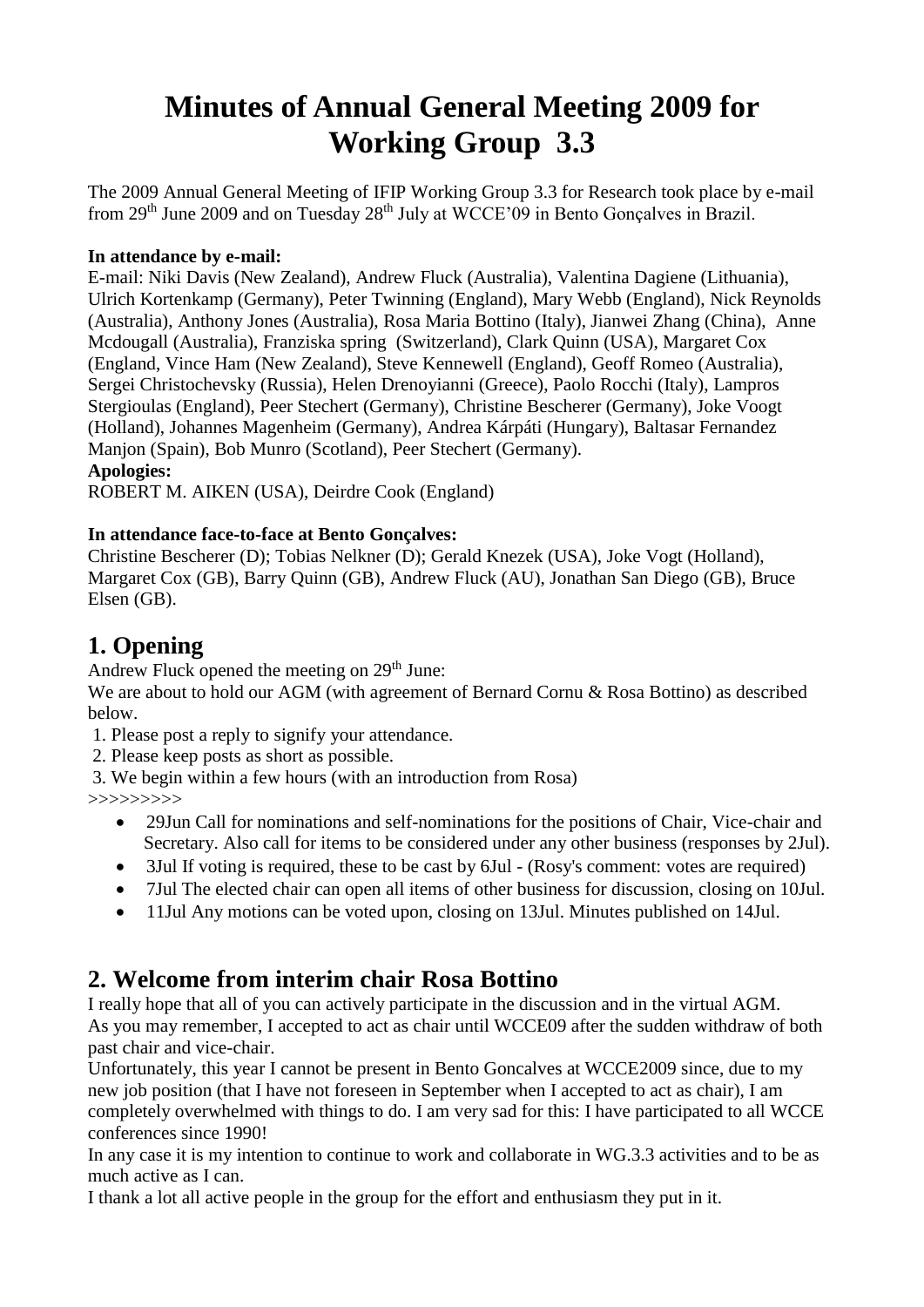Best – Rosy

### **Face-to-Face**

A VOTE OF THANKS was recorded for all the hard work put in by Rosa Bottino. Without her help to fill in for departed Officers, our Working Group would have been in big trouble. We thank her for her support and advice which were sincerely appreciated as Interim Chair.

# **3. Call for Nominations**

30<sup>th</sup> June: Welcome to all - the draft minutes already show 16 members in attendance, more joining all the time. A duplicate message is going out to ensure we engage members not receiving yahoogroups list messages.

1. By midnight 2nd July, please send directly to me any nominations or self-nominations for the three positions below:

- a) Chair
- b) Vice-chair
- c) Secretary

2. By midnight 2nd July, please send notice of any items to be considered under Any Other Business to the list.

# **4. Nominations received**

## **CHAIR OF WG 3.3**

NIKI DAVIS: I am pleased to nominate Mary Webb for Chair of WG3.3

Mary and several colleagues including Ann McDougall and Margaret Cox recently attended the EduSummIT 2009 in Holland and there we were able to share our concerns and interests in ensuring that WG 3.3 capitalizes on its recently healthy level of activities, including the book that Anne has edited.

Mary has worked alongside Margaret in King's College in the University of London for quite a few years and she has developed into a strong researcher with good leadership potential at this international level. She has already committed to attending WCCE09. As a past chair I am confident in Mary.

MARGARET COX: Chair: Dr. Mary Webb of the Department for Education and Professional Studies at Kings College London. She has been a member of WG3.3 since the last World conference WCCE2005 in Stellenbosch. Mary has been actively involved in 3.3 before and since that time, attending and contributing to many of the conferences. She is organising the WG3.3 symposium shortly to be presented at WCCE2009 in Brazil and is a hardworking reliable member of the group, with significant expertise in the field of ICT in Education at both national and international levels.

ACCEPTANCE MARY WEBB - Yes - happy to accept nomination.

## **Vice Chair of WG 3.3**

MARGARET COX: Vice-Chair: Dr. Nicholas Reynolds, University of Melbourne, Australia. Nick has been an active member of WG3.3 for several years, he has attended several IFIP conferences and contributed to paper presentations with other WG3.3 members. He has many years experience in ICT in Education, including ICT in music education, primary education and higher education. He has published many journal articles and conference papers and would make a very good vice-chair for the working group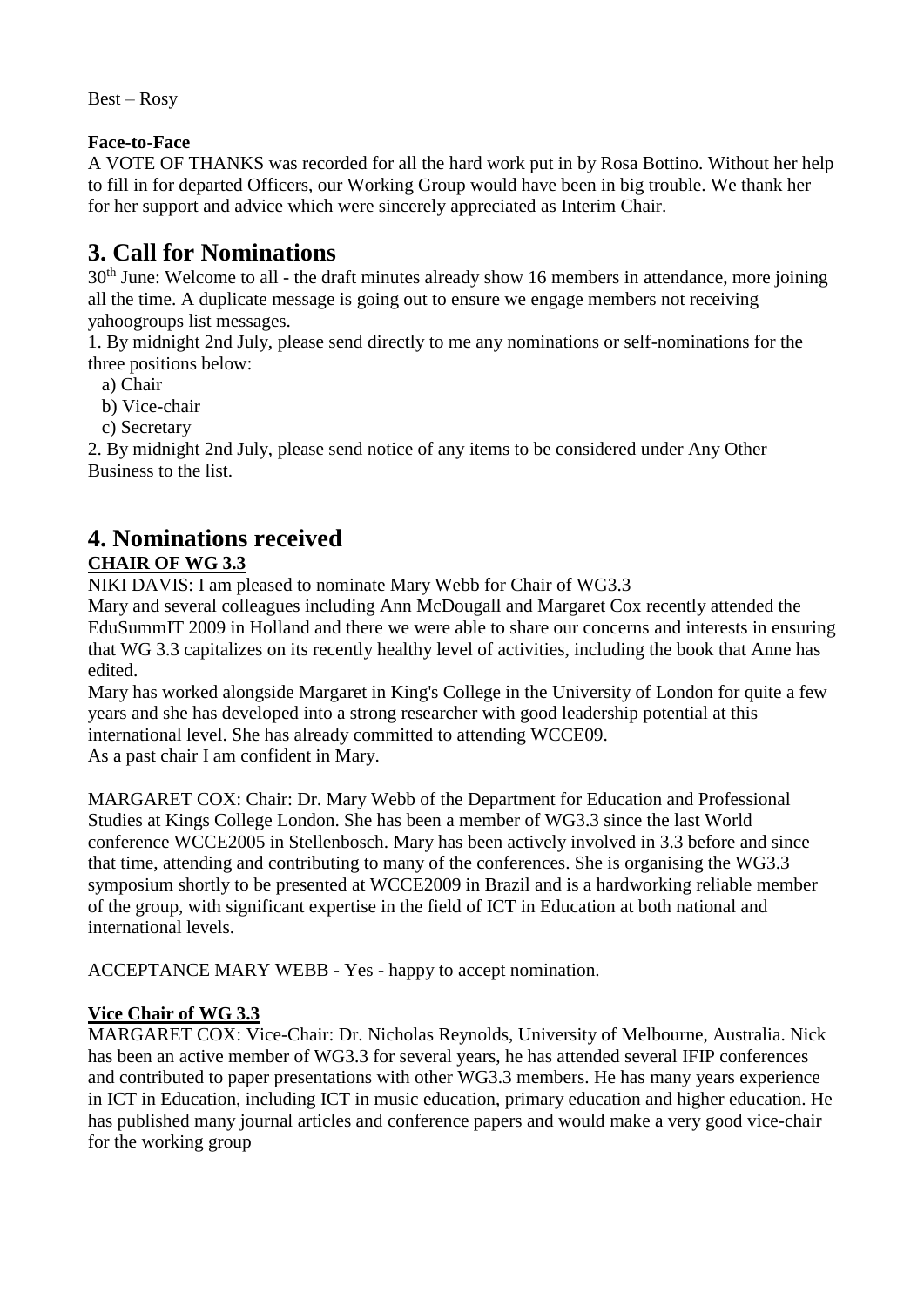ACCEPTANCE NICK REYNOLDS: I thank Margaret for nominating me as vice-chair. I need to point out that the 'Dr' still coming; PhD submission is very close - there was a little hold up with a book and a few other things.

I am very busy at present chairing the Australian Computers in Education 2010 conference <http://acec2010.info/> and have recently agreed to be vice chair for TC3's conference at WCC2010. These two events together with my normal workload and my role as president of Victoria's ICT in Education teacher professional body<http://www.ictev.vic.edu.au/> mean that I am not entirely sure how much time I can give the position. Given those considerations I am happy to accept the nomination if it is seen as appropriate.

### **Secretary of WG 3.3**

Steve Kennewell: [close to end of polling] I think it would be better for Andrew to be duly proposed and seconded, so please record yourself as being nominated by me.

Margaret Cox: I second the proposal for Andrew to be secretary.

Andrew: I accept the nomination.

# **5. Voting for elected positions**

The election of officers was conducted using the POLL facility in YahooGroups, and by e-mail. Members were asked to vote YES or NO to the following questions:

CHAIR: Do you approve of Mary Webb as Chair of Working Group 3.3?

Mary has been nominated by NIKI DAVIS & MARGARET COX. She works at the Department for Education and Professional Studies at Kings College London. She has accepted the nomination.

VICE-CHAIR: Do you approve of Nicholas Reynolds as Vice-Chair of Working Group 3.3? Nick has been nominated by MARGARET COX. He works at the University of Melbourne, Australia. He is happy to accept the nomination, taking into account his workload.

SECRETARY: Do you approve of Andrew Fluck as Secretary of Working Group 3.3? This is a self-nomination. He works at the University of Tasmania, Australia.

Each question was followed by one of the following statements:

[If you choose not to vote using YahooGroups please reply to [Andrew.Fluck@utas.edu.au\]](mailto:Andrew.Fluck@utas.edu.au) Or

[This message duplicated to you as I am not sure if you are getting mail from our discussion in YahooGroups. Please reply to Andrew.Fluck@utas.edu.au]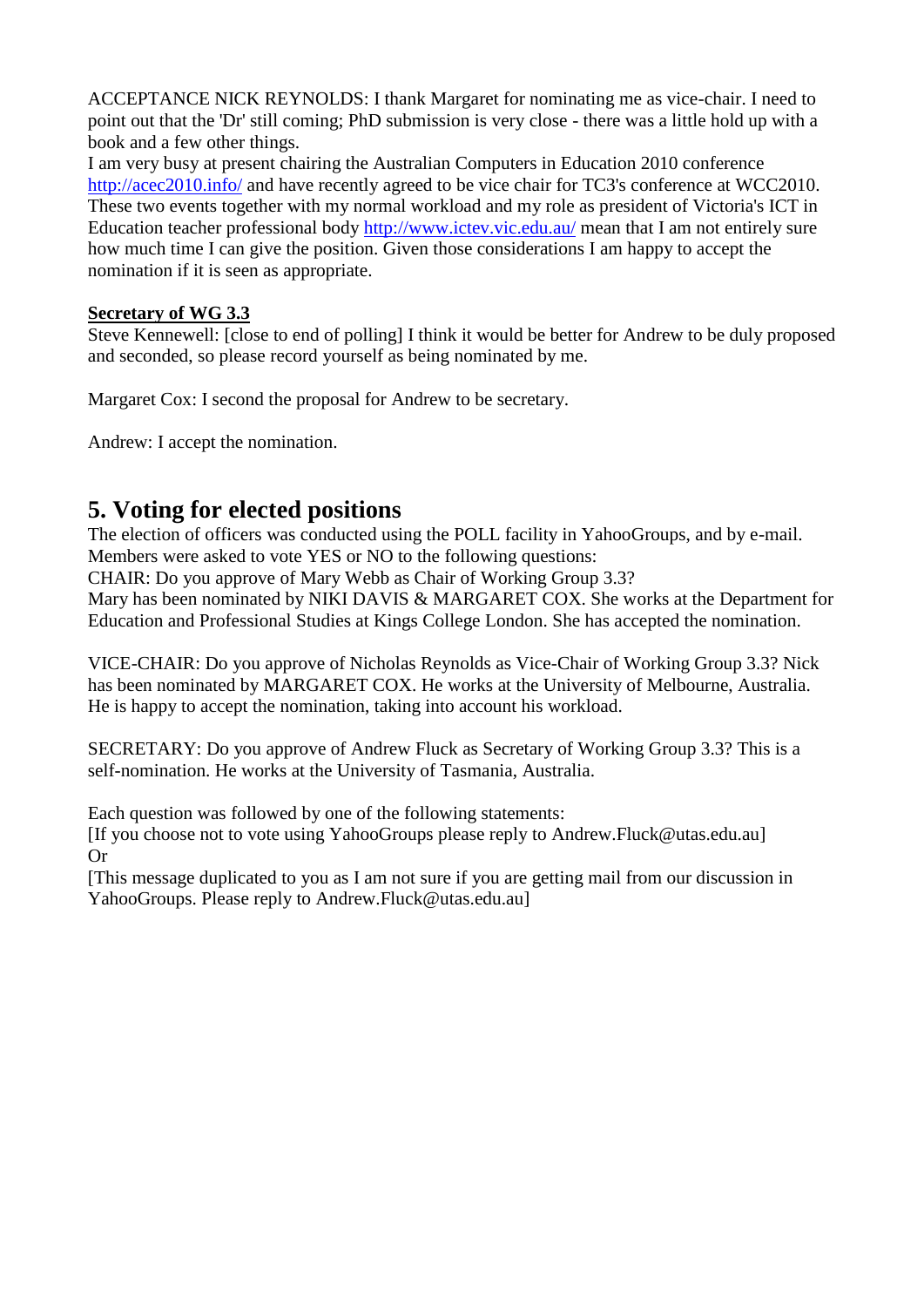## **VOTING Summary**

|                      |                | <b>YahooGroup Poll</b>      | E-Mail votes             |
|----------------------|----------------|-----------------------------|--------------------------|
| <b>Chair of WG</b>   | Yes            | niki.davis@canterbury.ac.nz | <b>Ulrich Kortenkamp</b> |
| <u>3.3</u>           |                | clark@quinnovation.com      | Anne Mcdougall           |
| Mary Webb            |                | bescherer@ph-               | Rosa Bottino             |
|                      |                | ludwigsburg.de              | Lampros Stergioulas      |
|                      |                | franspring@gmail.com        | <b>Nick Reynolds</b>     |
|                      |                | andrew.fluck@utas.edu.au    | Kleopatra Nikolopoulou   |
|                      |                | balta@fdi.ucm.es            | <b>Bob Munro</b>         |
|                      |                | schristochevsky@ipiran.ru   | <b>Geoff Romeo</b>       |
|                      |                | zhangjw07@gmail.com         | Helen Drenoyianni        |
|                      |                | muellerw@ph-                | Peer Stechert            |
|                      |                | weingarten.de               | Paolo Rocchi             |
|                      |                | steve.kennewell@smu.ac.uk   | <b>Anthony Jones</b>     |
|                      |                | karpatian@t-online.hu       | Valentina Dagiene        |
|                      |                |                             | Margaret Cox             |
|                      | N <sub>o</sub> | none                        | none                     |
| Vice-Chair of        | Yes            | bescherer@ph-               | <b>Ulrich Kortenkamp</b> |
| <u>WG 3.3</u>        |                | ludwigsburg.de              | Anne Mcdougall           |
| <b>Nick Reynolds</b> |                | zhangjw07@gmail.com         | Rosa Bottino             |
|                      |                | balta@fdi.ucm.es            | Lampros Stergioulas      |
|                      |                | andrew.fluck@utas.edu.au    | Kleopatra Nikolopoulou   |
|                      |                | muellerw@ph-                | <b>Bob Munro</b>         |
|                      |                | weingarten.de               | <b>Geoff Romeo</b>       |
|                      |                | steve.kennewell@smu.ac.uk   | Helen Drenoyianni        |
|                      |                | clark@quinnovation.com      | Peer Stechert            |
|                      |                | franspring@gmail.com        | Paolo Rocchi             |
|                      |                | schristochevsky@ipiran.ru   | <b>Anthony Jones</b>     |
|                      |                | karpatian@t-online.hu       | Valentina Dagiene        |
|                      |                |                             | Margaret Cox             |
|                      | N <sub>o</sub> | niki.davis@canterbury.ac.nz | none                     |
| <u>Secretary of</u>  | Yes            | klnikolop9@yahoo.gr         | <b>Ulrich Kortenkamp</b> |
| <u>WG 3.3</u>        |                | clark@quinnovation.com      | Anne Mcdougall           |
| <b>Andrew Fluck</b>  |                | schristochevsky@ipiran.ru   | Rosa Bottino             |
|                      |                | balta@fdi.ucm.es            | Lampros Stergioulas      |
|                      |                | twiningpeter@yahoo.com      | Nick Reynolds            |
|                      |                | zhangjw07@gmail.com         | Kleopatra Nikolopoulou   |
|                      |                | bescherer@ph-               | Peter NLEYA              |
|                      |                | ludwigsburg.de              | Vince Ham                |
|                      |                | steve.kennewell@smu.ac.uk   | <b>Bob Munro</b>         |
|                      |                | franspring@gmail.com        | <b>Geoff Romeo</b>       |
|                      |                | karpatian@t-online.hu       | Niki Davis               |
|                      |                | muellerw@ph-                | Helen Drenoyianni        |
|                      |                | weingarten.de               | Peer Stechert            |
|                      |                |                             | Paolo Rocchi             |
|                      |                |                             | <b>Anthony Jones</b>     |
|                      |                |                             | Valentina Dagiene        |
|                      |                |                             | Margaret Cox             |
|                      | N <sub>o</sub> | none                        | none                     |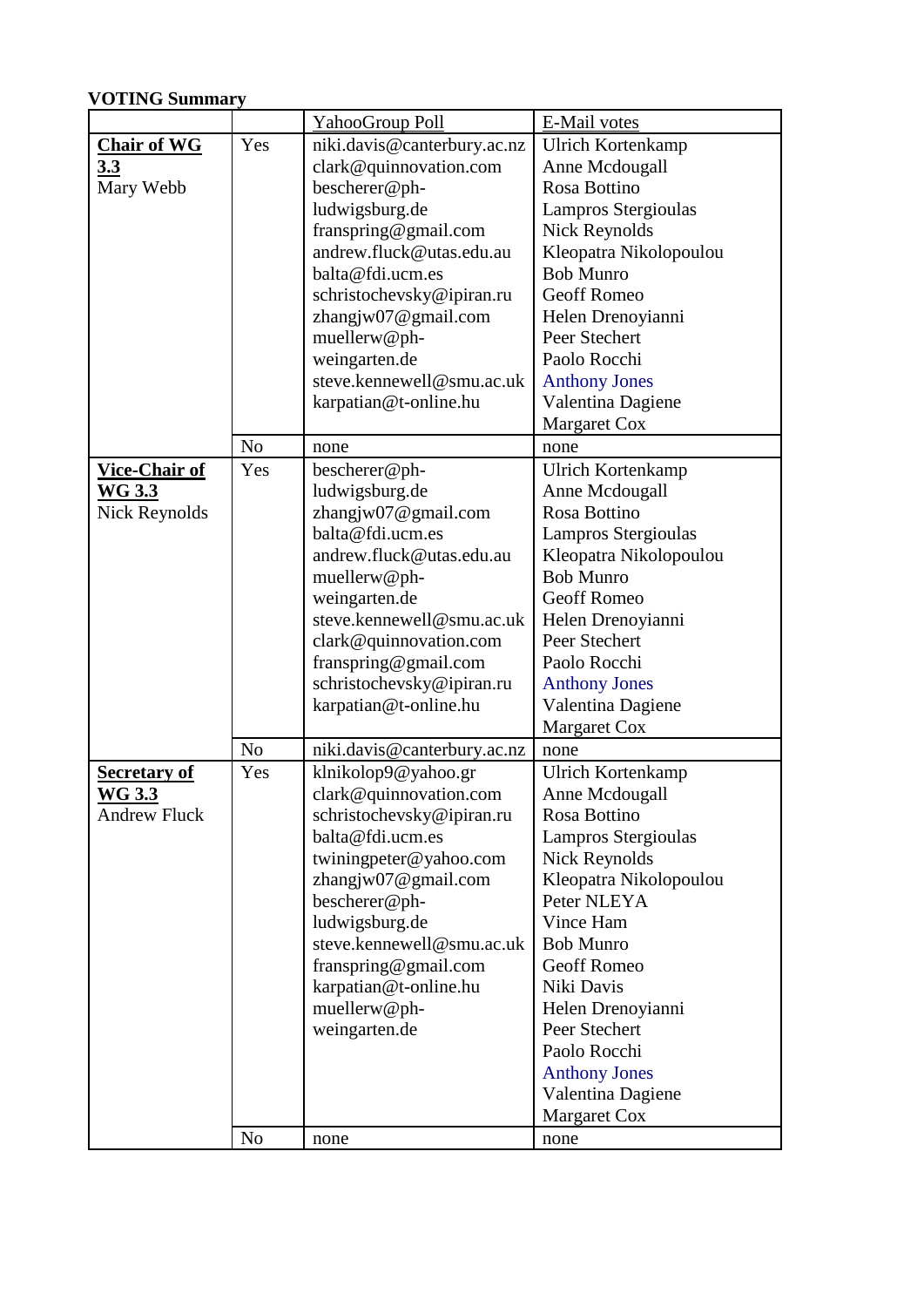# **6. Declaration of elected positions**

The votes were checked by Rosa Bottino and she made the declaration of officers: Sat 11/07/2009: Dear All, the poll of our virtual meeting is now closed and the results are the following:

Chair Mary Webb Vice/chair Nicholas Reynolds Secretary Andrew Fluck.

Congratulations to the new officers and good work!

According to IFIP rules these people are elected for a period of three years (to July 2012) and may only be elected for one subsequent term of office. [Positions were ratified by the TC3 meeting in Bento Gonçalves, Friday 31<sup>st</sup> July 2009]

## **7. Matters raised for Any Other Business**

- **a) Proposals for new members**
- **b) Proposals for publications**

## **c) Proposals for future events**

## **7a. Proposals for new members**

MARGARET COX: I would also like to confirm the nomination of the following people to join the group who have already been approved over email

Professor Joke Voogt, University of Twente , the Netherlands. I sent round details about Joke's achievements in ICT in Education over 6 months ago. She has just co-edited the International Handbook on IT in Primary and Secondary Education and organised the Summit which was held a couple of weeks ago in The Hague. Several WG3.3 members were authors/editors of the handbook. She has also attended several IFIP conferences and is presenting a Symposium of the handbook at WCCE2009 and is also the discussant at our Symposium.

Although it was agreed over email for her to be officially accepted onto the group, it needs to be ratified in this AGM

Dr. Ian Stevenson: Kings College London. He is an expert in ICT in Education, has run various projects in the development of measurement tools and theories, has contributed to many publications and would be an asset to WG3.3. In recent years we have lost three valuable members of IFIP (all based at Kings), who have retired: Barry Blakeley, Prof David Johnson and Prof Deryn Watson, so it would enhance the group to have Ian join us. His details were also circulate before and approved over email to recommend to join the group.

I hope everyone can support the above nominations

Jianwei Zhang: I support both nominations.

Niki Davis: I support/second both of Margaret's nominations: I know them both and respect their work with research into IT and education.

Peter Twining: I'm happy to support these two nominations

**Geoff Romeo:** Yes, I support these two nominations

Nick Reynolds: I support the nominations as well

Ulrich Kortenkamp: I also support the nominations of Professor Joke Voogt and Dr. Ian Stevenson Paul T. Nleya: I would also like to support the two nominations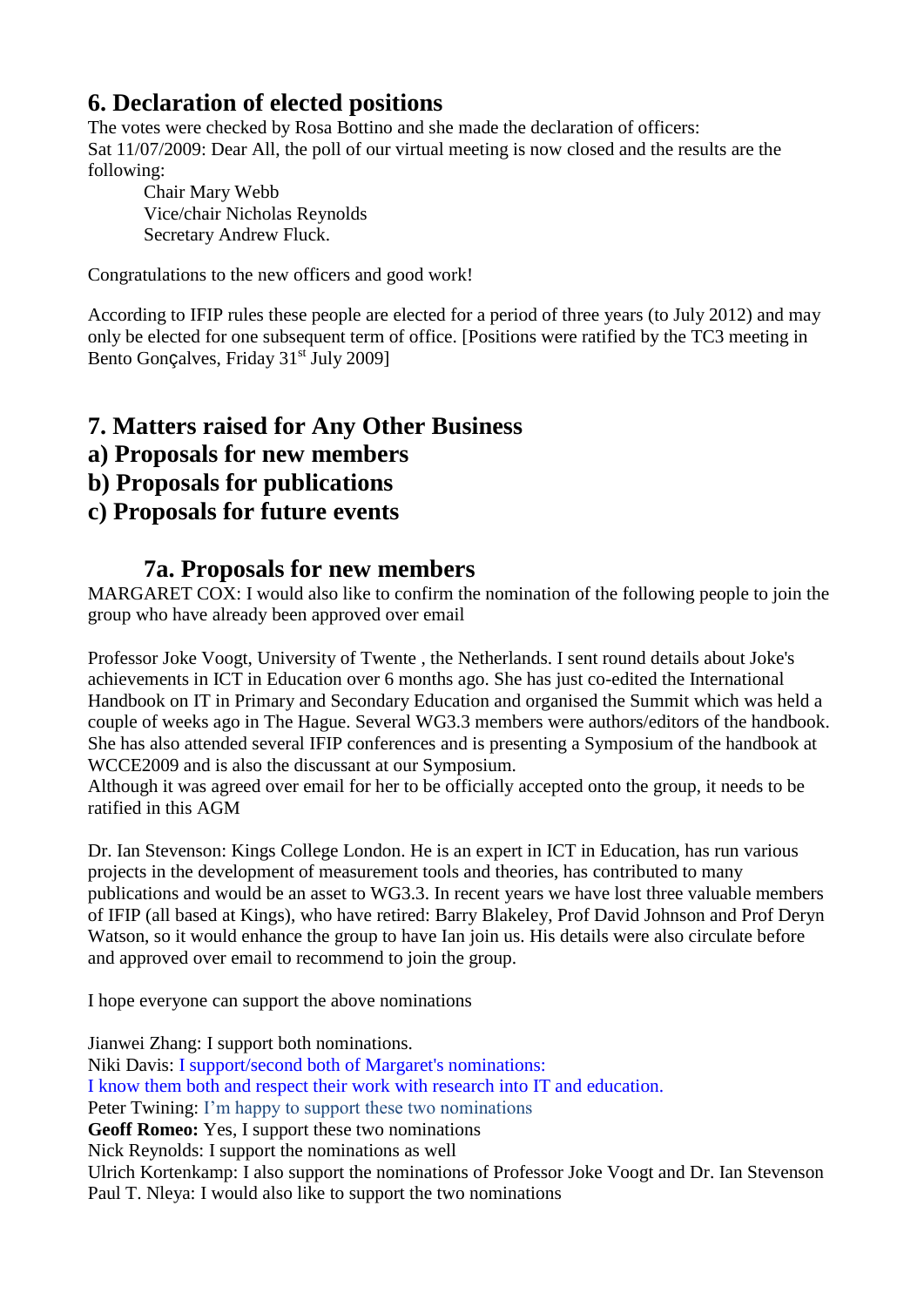Anne McDougall: I too support the nomination of Prof Joke Voogt and Dr Ian Stevenson for membership of WG3.3.

Mary Webb: I'm happy to support these two nominations as well.

Baltasar Fernandez-Manjon: I also support the nominations of Prof Joke Voogt and Dr Ian Stevenson for membership of WG3.3

Lampros Stergioulas: I'm also happy to support the following two nominations for WG3.3 membership.

Franziska Spring: I also support both nominations (Stevenson and Voogt).

# **Face-to-Face**

## **7a). Proposals for new members**

*\*Professor Joke Voogt*, University of Twente, the Netherlands.

*\*Dr. Ian Stevenson*: Kings College London.

Confirmation of status:

*Christine Bescherer*, University of Education Ludwigsburg, Germany

*Anna Kristjansdottir*, Iceland University of Education and University of Agder, Norway

\*These nominations have been seconded and supported by 12 members in the online discussion.

| Category             |                                                                                                                                          |                    |
|----------------------|------------------------------------------------------------------------------------------------------------------------------------------|--------------------|
| Corresponding member | Open to anyone: can attend<br>meetings and observe; can join e-<br>mail list.                                                            | No voting rights   |
| Intending member     | Proposed and seconded by a<br>Member who knows them. Voted<br>into the group at a WG3.3<br>meeting.                                      | No voting rights   |
| Member               | Intending Member who has<br>participated in at least two IFIP<br>events and been approved by<br>their country representative and<br>TC3. | Full voting rights |

## **Decisions:**

a) Existing Members

We seek confirmation of these members byTC3 who were elected into WG3.3 some time ago: *Christine Bescherer*, University of Education Ludwigsburg, Germany. [Ratified by the TC3 meeting in Bento Gonçalves, Friday 31<sup>st</sup> July 2009]

b) Full Members

The following were proposed and elected as full members of WG3.3 and we seek their confirmation by National Representatives and TC3:

*Professor Joke Voogt*, University of Twente, Enschede, the Netherlands.

Joke Voogt presented at AERA'07 and WCCE'09

*Anna Kristjansdottir*, Iceland University of Education and University of Agder, Norway [Ratified by the TC3 meeting in Bento Gonçalves, Friday 31<sup>st</sup> July 2009]

c) Intending Members

The following were proposed and accepted as intending members of WG3.3: *Dr. Ian Stevenson*: Kings College London.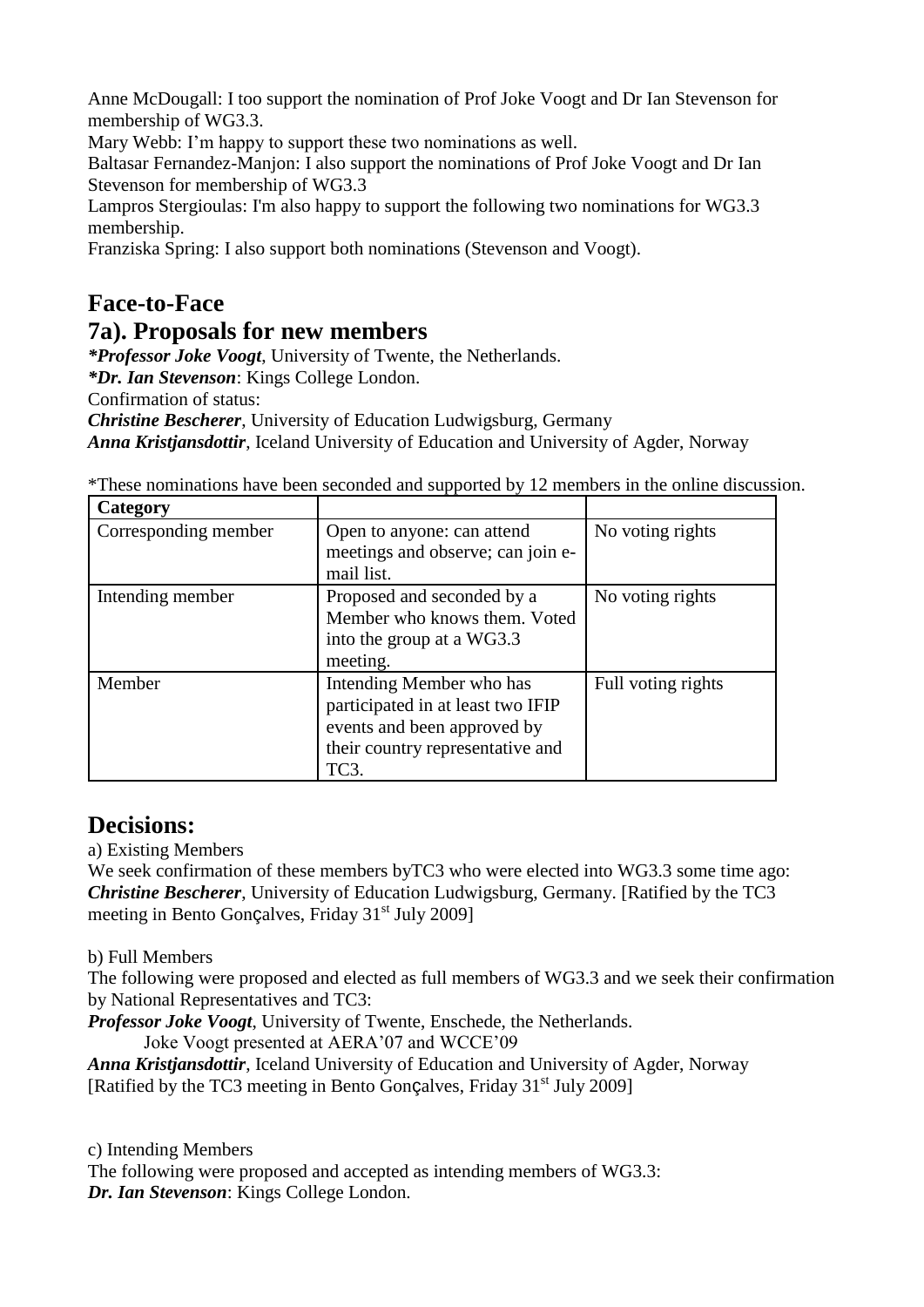*Jonathon San Diego:* King's College, London [Noted by the TC3 meeting in Bento Gonçalves, Friday 31<sup>st</sup> July 2009]

d) Corresponding Members The following were accepted as corresponding members of WG3.3: *Ann D. Thompson*, CTLT Idaho State University, USA [\(eat@iastate.edu\)](mailto:eat@iastate.edu) *Bruce Elsen,* Birmingham City University, UK. *Tobias Nelkner,* University of Paderborn, Germany (tobin@uni-paderborn.de) *Barry Quinn,* King's College, London, UK [Noted by the TC3 meeting in Bento Gonçalves, Friday 31<sup>st</sup> July 2009]

## **7b.Proposals for publications**

MARGARET COX: I would like to suggest that the next main activity of the group could be a series of journal articles which (on reflection) would emerge from our forthcoming book and from WCCE2009. We could put together a series and then identify possible authors (2-3 different ones from each of the papers) building on the chapters of the book and the above. We could discuss the first ideas about this at WCCE2009 and over email.

SECONDED Lampros Stergioulas: I support Maggy's proposal for journal publications emerging from WCCE 2009 - particularly in ISI or JCR journals.

ALSO SECONDED Peer Stechert: I support Margaret's suggestion to prepare some Journal Special issues on selected topics.

ALSO SECONDED Geoff Romeo: Yes I support this

**ROSA BOTTINO:** I suggest to add an item to the AGM Agenda: Future activities of W3.3 I support Margaret's suggestion to prepare some Journal Special issues on selected topics. I think that we should carefully select the Journals to which to contribute since, for example, from an academic perspective, it is very important to have publications in ISI and JCR Journals.

A publication can surely emerge from WCCE symposium.

Moreover, we should consider the way in which WG3.3 can contribute to WCC2010, which is now under advanced preparation. Maybe we can work towards a topic that can lead then to another Special Issue.

**Mary Webb:** Future activities of W3.3 should certainly be a key item for AGM agenda

I agree with Margaret's suggestion of journal articles as a follow on from the book. The symposium at WCCE is a first step in that process and the intention is that the outcome will be a position paper. I think we should also look at the call for action that is emerging from the recent Edusummit in the Hague that some of us attended. This call will be available soon on the Website [\(http://edusummit.nl/](http://edusummit.nl/) )

It draws together outcomes from research into IT and education. Furthermore goals and strategies for action are proposed. I suggest examining these and especially the research implications in the light of the 3.3 book and symposium. Perhaps a start can be made in Brazil where I know leaders of the Edusummit (including Joke Voogt) are planning to finalise the call for action.

VINCE HAM: There may be a number of people in the group who can't attend WCCE, but who would still be interested in contributing to publications (myself for one :-)!)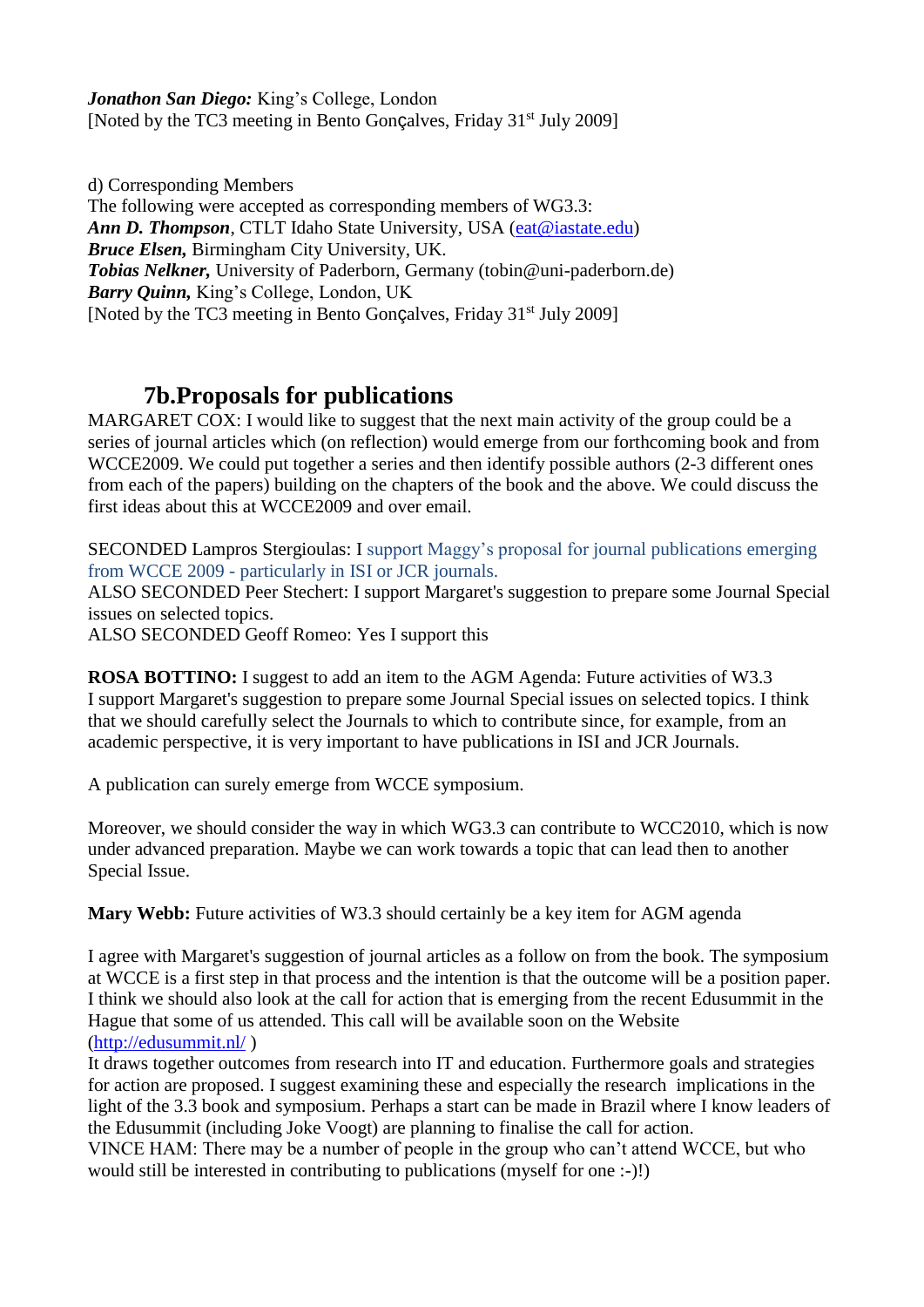NIKI DAVIS: I agree that working collectively on a special issue of a journal would be a good strategy. It would be useful to suggest appropriate journals to make a proposal to, as well as noting WG members willing to take on a coordinating and editorial role.

For example, I am on the Board of the journal of Technology Pedagogy and Education and also have a close link with the journals that link technology and teacher education.

Recently I have joined the Board of a new journal for K-12 online teaching and learning, but it is almost certainly too narrow an interest for this group.

I would be particularly interested in hearing what journal the WCCE09 symposium paper authors feel may be suitable.

I am sure that this will be a good point for further discussion of the second half of this meeting at WCCE09 and I hope that members will then bring back those discussions into the email for those of us unable to attend.

Kleopatra Nikolopoulou: I support the idea of publishing in the proposed Journal issue. Although I will not be able to attend the WCCE09 Conference in Brazil, I am interested in preparing (maybe together with other WG3.3 members?) a contribution for the Journal.

JOKE VOOGT: also like to work on journal articles, and the idea of a special issue makes sense. It is a good idea that Mary Webb proposes to relate the Call for Action from the EDUsummIT to ideas for journal articles. Pretty soon the rough drafts from the groups on research, policy, and leadership will be available through the EDU summIT website (www. edusummit.nl). My colleague Gerald Knezek and I will work on the final formulation of the Call for Action during the WCCE.

Johannes Magenheim: I appreciate the suggestion of Mary and Rosa concerning publication policy Anne McDougall: I also support the publication initiatives as a worthwhile further activity for the Group.

Franziska Spring: I am also interested in contributing to a journal article.

## **Face-to-Face**

## **7b). Proposals for publications**

We are looking at publishing articles in ISI or JCR journals using the following initiatives. The meeting might consider who to lead our activity for each, and who might be working with them:

SHORT TERM OBJECTIVES (timeline – papers finished by March 2010, publication late that year or early 2011)

- 1. Our WG3.3 Symposium *Current and Future Issues in Research into ICT in Education* at WCCE'09 will lead to a special issue (of the Journal of Computer Assisted Learning?). Coordinator – Mary Webb. Expressions of Interest in participation and abstracts to Mary by 20<sup>th</sup> October 2009.
- 2. Call for Action from the EDUsummIT (www. edusummit.nl)
- 3. Technology Pedagogy and Education Special Issue. Coordinator Niki Davis.

LONG TERM OBJECTIVES (Papers by late 2010, publication late 2011)

Theme: *Research into the future of Mathematics Education with ICT*

Coordinator: Christine Bescherer (D). Expressions of Interest in participation and abstracts to Christine by 20<sup>th</sup> October 2009.

 Journal: To Be Advised (consider Current Issues in Information Technology and Teacher Education – CITE)

Theme: *Interdisciplinary research into ICT in Higher Education* Coordinator: TBA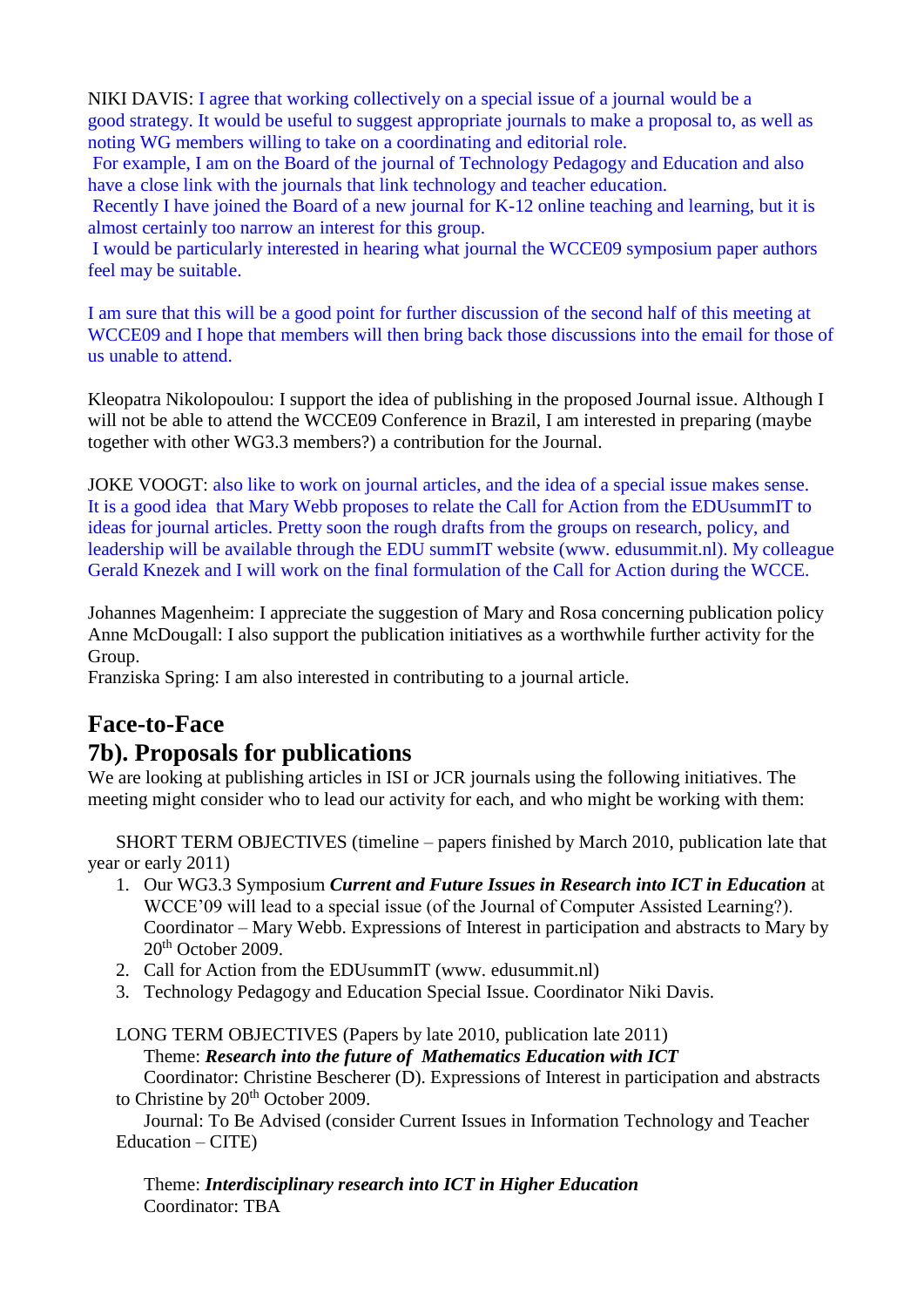# **7c. Proposals for future events**

Should we also be thinking about running a Working Conference, probably in connection with another WG, in 2010 or 2011? Previous activities with WG3.1 and 3.5, for example, have been very worthwhile I think.

Ulrich Kortenkamp: Indeed! I'd appreciate to have a joint Working Conference with them. Andrea Kárpáti: I fully agree with the resolutions and welcome the new members. Although I will not be able to participate in the next WCCE, but I would like to contribute to the proposed journal issue with a proposal.

As for Anne's idea about organising a Working Conference, may I suggest the **Research Workshop by EDEN** (European Distance Education Network, [www.eden-online.org](http://www.eden-online.org/) ) to be held in **Budapest** in **October 2010**? Our WG might consider a joint event. I would be pleased to propose

such a collaboration to the EDEN Executive of which I am member.

Margaret Cox: this sounds like a good idea. I have always wanted to go to an EDEN conference but not managed it yet.

Mary Webb: This is an interesting idea and opportunity Andrea. Is it early or late October? Early October is a busy teaching time in the UK with courses starting.

Nick Reynolds: Don't forget that WCC2010 will be in Brisbane, Australia in September of that year. I know Australia is a long way away but the TC3 conference, Key Competencies in the Knowledge Society, will need all of our support. I understand that 3.5 is arranging a meeting in late June-early July in Paris.

Ulrich Kortenkamp: This is a great suggestion, in particular it would give those who could not attend the last Budapest meeting to visit that beautiful city again :-) And, more important, it could help to create good contacts to researchers and practitioners for us.

Mary Webb: I also agree we should be thinking about running a Working Conference, probably in connection with another WG, in 2010 or 2011?

I like the idea of a wg 3.3 workshop (as in Budapest) but I would love to see another joint conference as in Norway again. I really enjoyed that conference! It was small and great for networking.

How about a workshop meeting in Chicago? ;-) Next year is the ICLS conference at the UIC (University of Illinois at Chicago). Maybe you would be interested in that...

# **Face-to-Face**

# **7c). Proposals for future events**

The following events were suggested as suitable to add a WG 3.3 working conference:

| SHORT TERM OBJECTIVES (2010) – subject to e-mail voting by $10^{th}$ August |
|-----------------------------------------------------------------------------|
|-----------------------------------------------------------------------------|

| 2010                                                         | <b>Will attend</b>                           | <b>VOTES</b> |
|--------------------------------------------------------------|----------------------------------------------|--------------|
| WGs 3.1/3.5 are arranging a meeting in late                  | Tony Jones [a.jones@unimelb.edu.au]          |              |
| June-early July in Amiens 2010. Probable                     | Anne Beatrice Nel Mcdougall                  |              |
| dates are $28th$ June -1 <sup>st</sup> July, in co-operation | [a.mcdougall@unimelb.edu.au]                 |              |
| with the JOCAIR conference. We would hold                    | Kleopatra                                    |              |
| an invitation only working conference in                     | Nikolopoulou [klnikolopoulou@internet.gr]    |              |
| parallel with participants attending the                     | bescherer@ph-ludwigsburg.de                  |              |
| keynotes in English (expected to cover Games                 | franspring@gmail.com                         |              |
| and informal learning).                                      | mary.webb@kcl.ac.uk<br>karpatian@t-online.hu |              |
| Coordinator: Mary Webb                                       |                                              |              |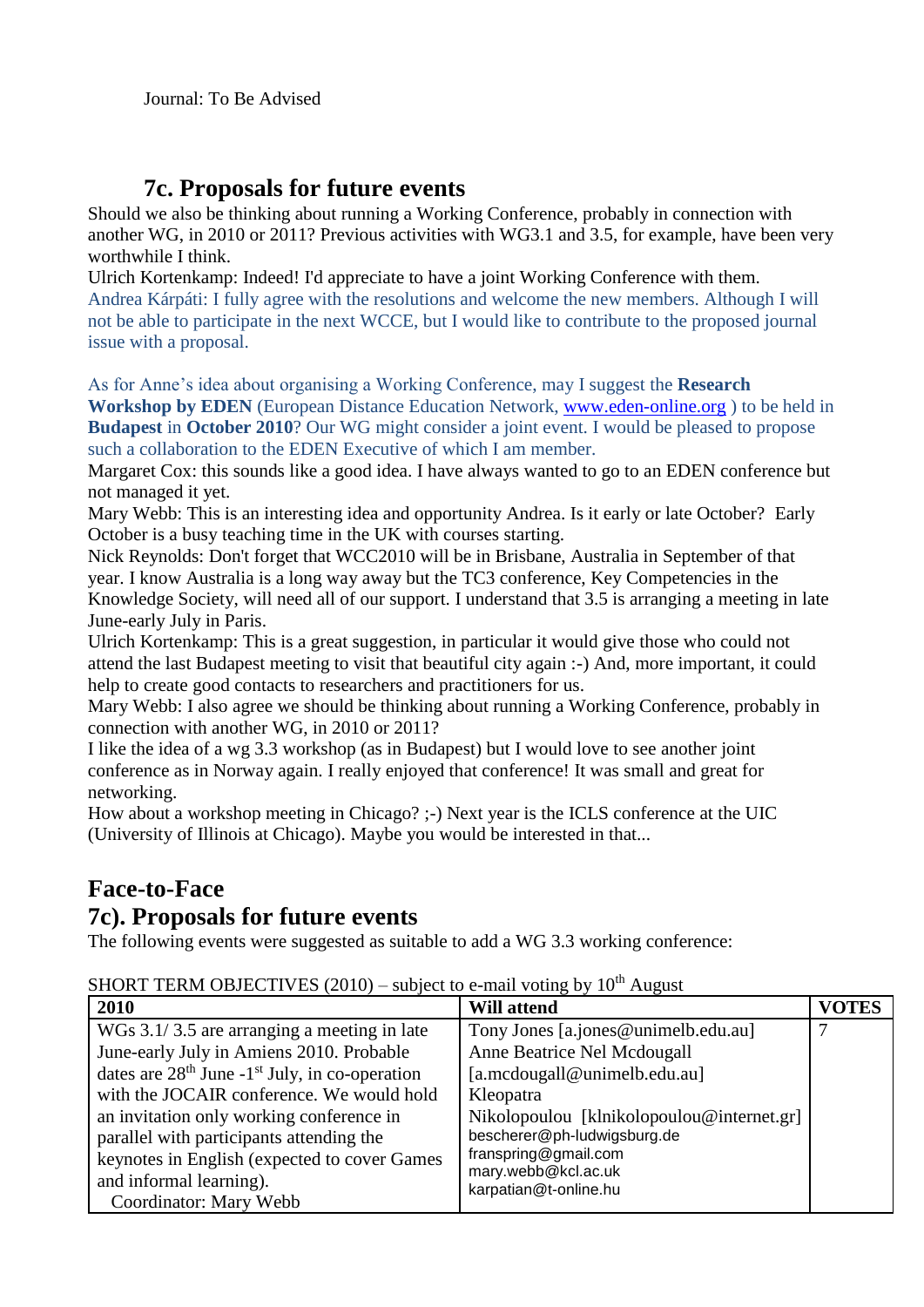| WCC2010 will be in Brisbane, Australia, 20-<br>23 September. With preliminary day for<br>WG3.3 in either Brisbane or Christchurch.<br>Coordinator: Nick Reynolds, Andrew Fluck<br>and/or Niki Davis                                                                                                          | Tony Jones [a.jones@unimelb.edu.au]<br>Anne Beatrice Nel Mcdougall<br>[a.mcdougall@unimelb.edu.au]<br>andrew.fluck@utas.edu.au<br>bescherer@ph-ludwigsburg.de | $\overline{4}$ |
|--------------------------------------------------------------------------------------------------------------------------------------------------------------------------------------------------------------------------------------------------------------------------------------------------------------|---------------------------------------------------------------------------------------------------------------------------------------------------------------|----------------|
| Research Workshop by EDEN (European<br>Distance Education Network, www.eden-<br>online.org) to be held in Budapest in October<br>2010.                                                                                                                                                                       | franspring@gmail.com<br>karpatian@t-online.hu                                                                                                                 | $\overline{2}$ |
| 9th International Conference of the Learning<br>Sciences (ICLS) conference at the UIC<br>(University of Illinois at Chicago) 29 June - 2<br>July 20109th International Conference of the<br>Learning Sciences (ICLS) conference at the<br>UIC (University of Illinois at Chicago) 29 June<br>$-2$ July 2010. | franspring@gmail.com                                                                                                                                          |                |
| SITE (Society for Information Technology in<br>Teacher Education) - San Diego, California in<br>USA - 29 March - 2 April, 2010.                                                                                                                                                                              | Joke Voogt [J.M.Voogt@gw.utwente.nl]                                                                                                                          |                |

#### **DECISIONS –**

- **1. Working Group 3.3 will hold a workshop in collaboration with WG3.1 and 3.5 (and possibly others) 28th June 1st July 2010 in Amiens, France.**
- **2. Members of WG 3.3 who are able to attend** WCC2010 in Brisbane are encouraged to arrange a WG 3.3 event 'e.g. a symposium at that conference

#### LONG TERM OBJECTIVES (2011)

 We will hold a working conference in conjunction with one of the following (to be decided by online discussion by  $20<sup>th</sup>$  August 2009)

| 2011                                           | <b>Will attend</b>                        | VOTES |
|------------------------------------------------|-------------------------------------------|-------|
| Association for information technology in      | Anne Beatrice Nel Mcdougall               | 4     |
| teacher education (ITTE) at Churchill College, | [a.mcdougall@unimelb.edu.au]              |       |
| Cambridge, UK in July 2011                     | Kleopatra                                 |       |
|                                                | Nikolopoulou [klnikolopoulou@internet.gr] |       |
|                                                | muellerw@ph-weingarten.de                 |       |
|                                                | mary.webb@kcl.ac.uk                       |       |
| SITE (Society for Information Technology in    | Joke Voogt [J.M.Voogt@gw.utwente.nl]      | 6     |
| Teacher Education) Nashville, TN, USA          | andrew.fluck@utas.edu.au                  |       |
| March 7 - 11, 2011                             | mary.webb@kcl.ac.uk                       |       |
|                                                | franspring@gmail.com                      |       |
|                                                | niki.davis@canterbury.ac.nz               |       |
|                                                | muellerw@ph-weingarten.de                 |       |

#### **DECISION – Working Group 3.3 will hold its 2011 event 6-11 March 2011 in Nashville, Tennessee, USA.**

#### IN ADDITION

Anna Kristjansdottir circulated out of session a proposal about holding an AGORA Studio workshop.

## **8. Report of WG3.3 Activities**

At the AGM at Stellenbosch, the group agreed a strategy that we need to look outward and link up with other leading educational researchers as well as organising just IFIP conferences. One of the weaknesses of some of the working groups is that by confining their activities just to the group (e.g.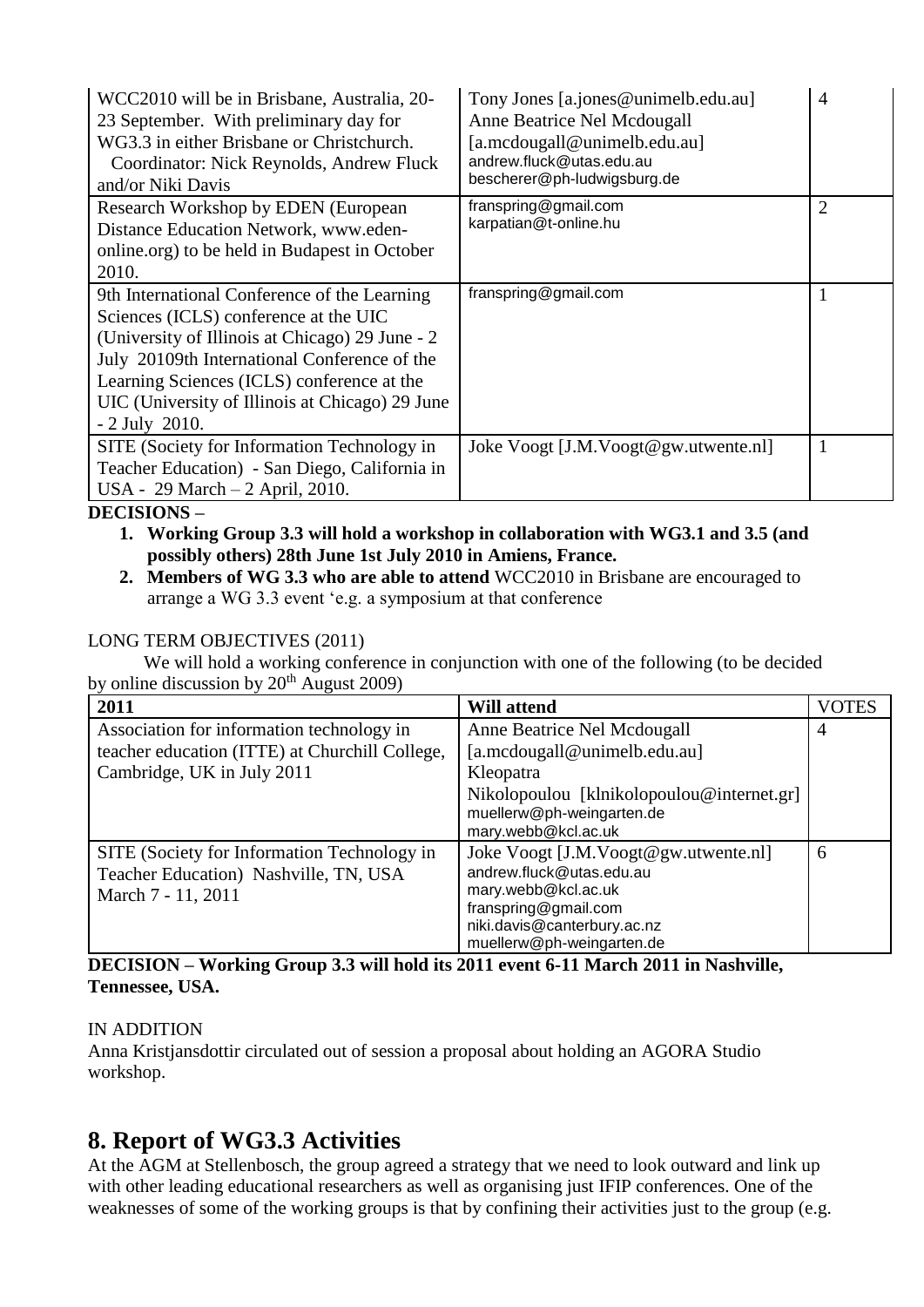small working conferences) it is more difficult to keep up with the leading research which is going on outside of IFIP. Therefore as a result of this strategy, WG3.3 has been doing the following during the past 4 years (with thanks to Margaret Cox):

As a result of the strategy outlined above, WG3.3 has been doing the following during the past 4 years:

1. Produced a book *Researching IT in Education: Theory, Practice and Future Directions*, edited by Anne McDougall and others, with about 15 members of WG3.3 contributing chapters, to be published later this year by Routledge.

2. Planned the presentation of 3 symposia at WCCE2009 (1 is specifically focusing on WG3.3 members, the other 2 have several WG3.3. members included amongst the presenters/discussants. For each of these symposia we plan to prepare a position paper as an outcome)

3. Represented IFIP at other important Educational Research Conferences. These include: CAL09, BERA 2006, 2008, ITTE 2005, 2007, 2008, ECER 2008, SITe 2008 & 2009, EEC- Latvia 2009, Australian National computer Education conference 2008, AERA 2007 and 2009, the Handbook Summit - June 2009, Whole Class conference - Cambridge - 2009. There have been WG3.3 members attending all of these conferences which helps us achieve the important aim of both keeping up with the latest research and also telling people about the work of IFIP.

4. Small group meetings of some WG members at each of the above conferences.

# **9. WG3.3 Communications**

A short verbal report was given by the Secretary, Andrew Fluck. The Working Group has its own website at:<http://www.ifipwg3-3.org/>



Note the monthly member section, where we publish and archive details of member projects. There is also a link to our private Members Only Area in YahooGroups which contains archives of our email discussions, membership database and shared files. This provides an automated voting mechanism and calendar. We are very interested in any centrally supported collaborative computing system from IFIP.

A VOTE OF THANKS was recorded to thank Andrew for the work he has done to build the communication strategy for the working group.